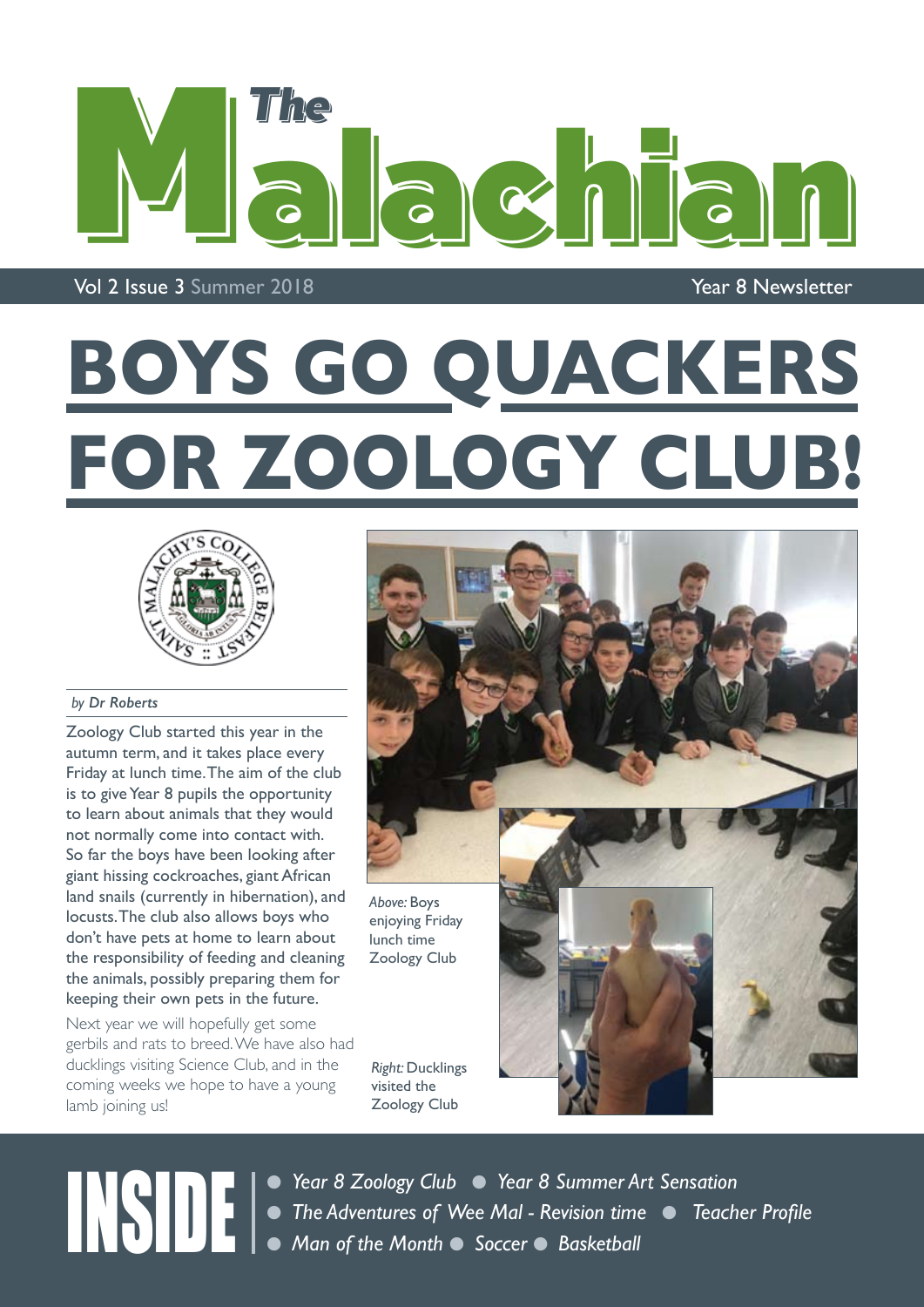## **YEAR 8s SENSATIONALLY SUNNY ARTWORKS**

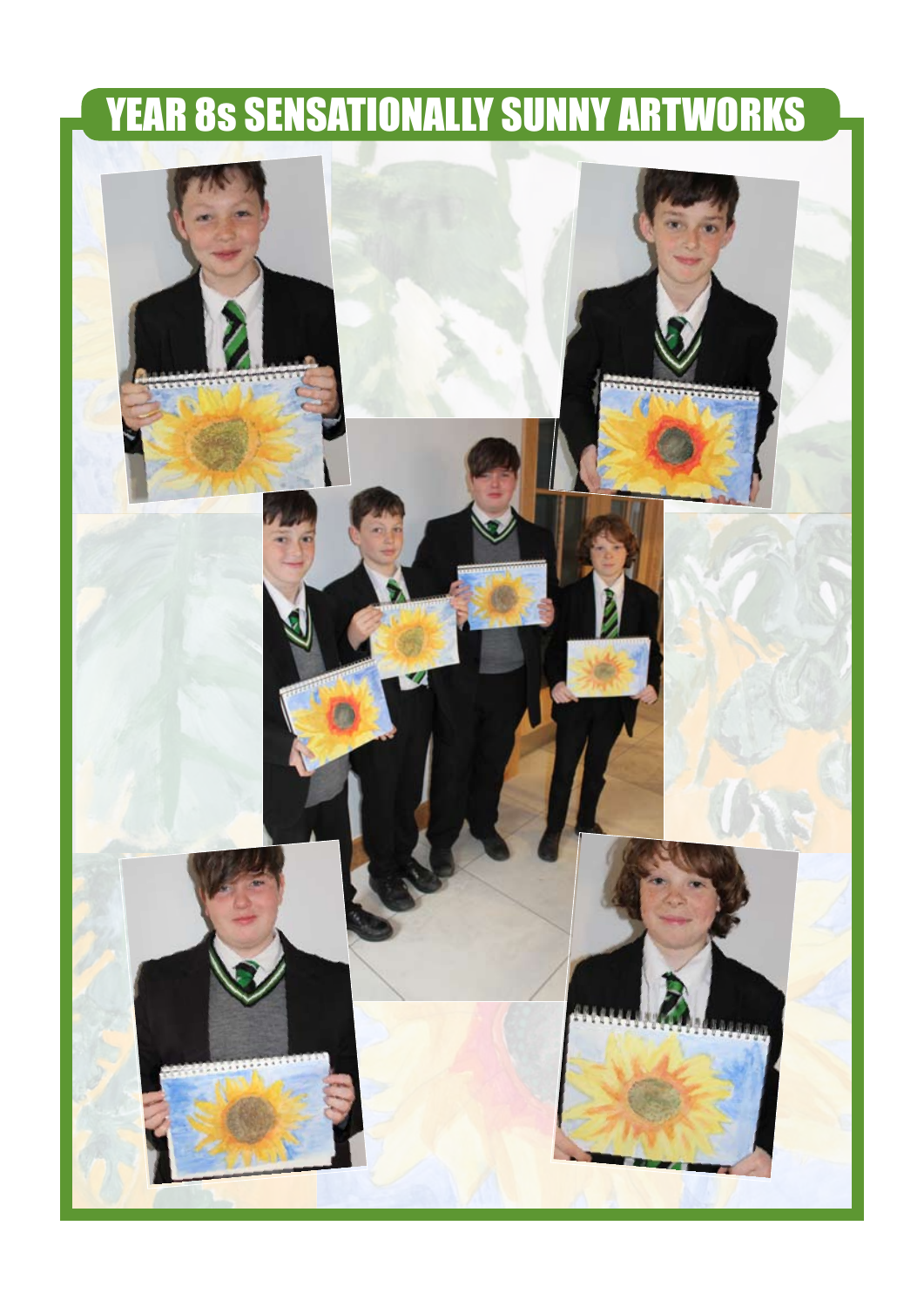### TEACHER PROFILE



**Name:** Mr O'Neill **Role:** Class Tutor 8B **Subject:** Irish and Computing **Likes:** Irish, travel, and computers

#### **What the pupils say...**

**'He is sound and easy to talk to'.**  *Daniel Duffin*  **'He's a really fun and helpful teacher. He always helps if you're struggling.'** *Odhran Kavanagh* **'Mr O'Neill has a sweet beard!'** *Daniel Mchugh*

## YEAR 8 MAN OF THE MONTH

#### *8A:* **Niall Robinson**

Niall's fantastic attitude is reflected in the smile he has at the ready for classmates and teachers every morning. In addition, he shows maturity in class as he knows when to ask for further clarification from the teacher (for example, when homework is being set) in order to complete his work to the best of his ability.

#### *8B:* **Adam Ravel**

Adam is an excellent student in every way. He always tries his best and has fully immersed himself in the extra-curricular life of the College. Adam is an excellent friend to his peers. He is polite, mannerly, and always has a smile on his face.

#### *8C:* **Toby Higgins**

Toby works well in all his classes and gives his best at all times. He is a friendly and polite young man who has all the traits of an exceptional Malachian.

#### *8D:* **Conor Markey**

Conor is a very dedicated student who is committed to improving his own learning. He is always friendly and wearing a smile. He is a very pleasant and well-mannered young man.



#### *8E:* **Fintan McLaughlin**

Fintan is a lovely boy who has worked well from the beginning of the year to improve his organisational skills. He has proved to be very helpful to teachers and his peers in recent weeks, and is becoming a fantastic young man.





Wee Mal likes to start each day well by eating some tasty food at the Breakfast Club.



The summer exams start soon so it's time for revision...



Mal and his friends help each other revise by testing one another while in the PLC...



...but there is still time for fun at the lunchtime Anime Club!



Then it's back to working hard in the afternoon because Mal wants to do his best in his exams. Good luck Wee Mal!